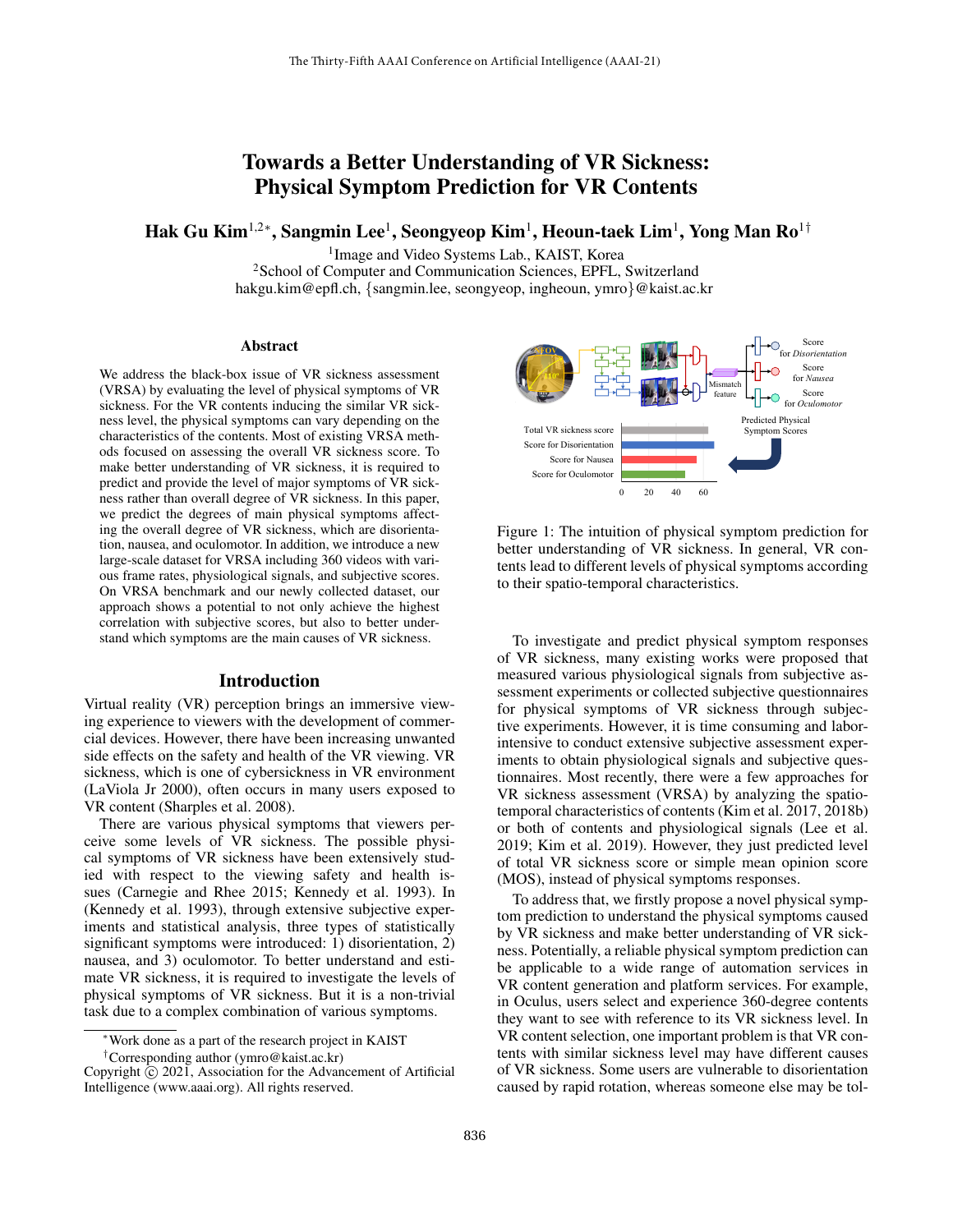erant of nausea caused by shaking, and vice versa. In this paper, as the first attempt to automatically investigate physical symptoms based on VR content analysis, this work aims at predicting the degrees of physical symptoms and investigating them for better understanding of VR sickness. For this purpose, we build a novel physical symptom prediction framework inspired by brain mechanism (see Fig. 1). By automatically evaluating each symptom score for disorientation, nausea, and oculomotor as well as a total VR sickness score, we can prevent users from experiencing severe VR sickness. This is because users can avoid watching the VR content causing them a vulnerable physical symptom. Our main contributions are as follows.

First, we propose to predict major physical symptom scores for understanding main causes of VR sickness, which are dependent on the spatio-temporal characteristics of 360 degree videos. Even if users perceive the similar level of overall VR sickness for different 360-degree videos, the perceived physical symptoms (i.e., the causes of VR sickness) could vary due to the content characteristics. In this paper, we estimate not only the total VR sickness score but also the symptom scores for disorientation, nausea, and oculomotor.

Second, we design a novel objective physical symptom prediction method considering neural mismatch mechanism in order to reliably predict each level of three major physical symptoms. The neural mismatch mechanism is a widely accepted theory of VR sickness (Reason 1978; Takeda et al. 2001; Groen and Bos 2008). The converging sensory inputs from the visual sensor (eyes) are compared with the expected sensory signals by neural store (brain), which are calibrated by past experience. Then, the discrepancy between the current sensory inputs and the expected sensory patterns leads to produce mismatches (i.e., neural mismatch signal). Finally, physical symptoms of VR sickness can be activated when the mismatch signal is more excessive than the tolerance of human perception. Inspired by this mechanism, the proposed framework consists of neural store network, comparison network, and physical symptom score prediction network. In the neural store network, the next frame (i.e., expected visual signal) is predicted from input frames based on the trained parameters in training. Similar to our experience in daily life, by training the neural store network with the videos that might not cause severe VR sickness, it can learn the spatio-temporal characteristics of the normal visual signals. The comparison network is to encode the mismatches between input and the expected frames. By encoding the discrepancy between them, the mismatch feature can be encoded in the comparison network. Finally, in the physical symptom score prediction network, three main symptom scores for disorientation, nausea and oculomotor are evaluated from the encoded mismatch feature.

Third, for the evaluation, we collect a new large-scale dataset for VR physical symptom prediction (VRPS) that includes eighty 360-degree videos with four different frame rates, subjects' physiological signals (heart rate and galvanic skin conductance), and the corresponding subjective physical symptom scores. To collect a large-scale VRPS dataset, we conduct extensive subjective assessment experiments for encouraging physical symptom prediction research fields.

Experimental results show that this study can provide more meaningful perception information by estimating major physical symptoms as well as total VR sickness. In particular, we demonstrate our model lets users know what physical symptoms can be induced for a given content.

We summarize the contributions of this work as follows.

- To the best of our knowledge, we propose a first physical symptom score prediction approach for VRSA. We introduce and predict major physical symptoms of VR sickness for disorientation, nausea, and oculomotor.
- We propose a novel objective assessment based on a neural mismatch mechanism. Our model consists of (i) neural store network for expecting visual signals from past experience, (ii) comparison network for encoding the discrepancy between input and the expected visual signals, (iii) physical symptom score prediction network for estimating the levels of three physical symptoms.
- For the performance evaluation, we conduct extensive subjective assessment experiments and introduce a largescale physical symptom prediction benchmark database. We make it publicly available on the Web<sup>1</sup>.

## Related Work

VRSA using physiological measurement and subjective questionnaire Many existing works focused on the subjective assessment studies using physiological measurements (Kim et al. 2005; Dennison, Wisti, and D'Zmura 2016; Meehan et al. 2002) and subjective questionnaires (Kennedy et al. 1993; Stauffert, Niebling, and Latoschik 2016; Chessa et al. 2016; Palmisano, Mursic, and Kim 2017; Egan et al. 2016). The authors of (Kim et al. 2005) investigated to the relation between the changes in a variety of physiological signals and simulator sickness questionnaires (SSQ) scores obtained by subjects. They measured electroencephalography (EEG), electrogastrogram (EGG), galvanic skin response (GSR), etc. The experimental results showed that the changes in the activity of the central and autonomic nervous systems had a positive correlation with VR sickness. In (Egan et al. 2016), subjective studies were conducted to measure the quality of experience (QoE) and VR sickness of 360-degree videos by assessing MOS and SSQ score, respectively. However, the approaches using the physiological measurements and subjective questionnaires were very cumbersome and labor-intensive. It cannot prevent viewers from watching VR contents causing severe VR sickness.

VRSA using content analysis There were a few content analysis-based VRSA methods using machine learning techniques (Kim et al. 2018c; Padmanaban et al. 2018; Kim et al. 2017, 2018b; Lee, Yoon, and Lee 2019; Kim et al. 2019). In (Kim et al. 2018c), a VR sickness predictor based on perceptual motion feature and statistical content feature was presented using support vector regression (SVR). In (Padmanaban et al. 2018), a decision tree-based sickness predictor for 360-degree stereoscopic videos was proposed using disparity and optical flow to estimate the nauseogenicity of VR content. In (Kim et al. 2017, 2018b), the deep learning-based

<sup>1</sup> http://ivylabdb.kaist.ac.kr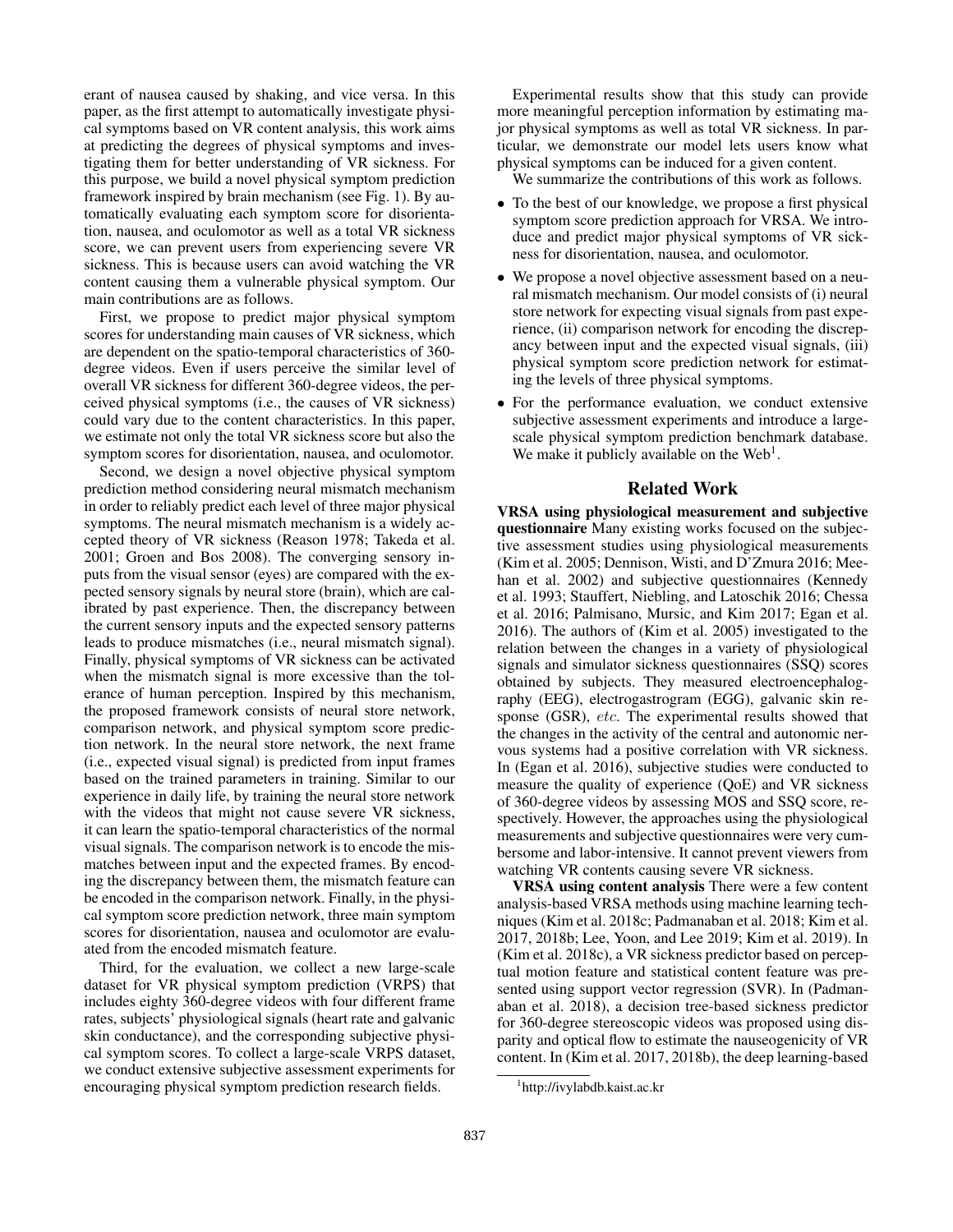

Figure 2: The illustration of our physical symptom prediction considering neural mismatch mechanism.

VRSA methods were proposed considering exceptional motion of VR content. In (Lee, Yoon, and Lee 2019), a new motion sickness prediction model was proposed using 3D convolutional neural networks (CNNs) for stereoscopic videos. However, they could not provide which physical symptoms have a significant effect on users' VR sickness due to 'blackbox' regression between the content feature and the final subjective sickness score. Therefore, it is essential to estimate the degrees of physical symptoms as well as the overall VR sickness level.

VRSA using content information and physiological signals Most recently, objective assessment methods considering both content information and physiological signals have been proposed (Lee et al. 2019; Kim et al. 2019; Lee et al. 2020). In (Lee et al. 2019, 2020), the authors proposed a deep learning-based individual VR sickness assessment method considering content stimulus and physiological responses of each subject. Experimental results showed that this approach was effective to predict the level of individual VR sickness based on individual physiological signals. A deep cybersickness predictor was proposed considering brain signal analysis (Kim et al. 2019). Unlike them, we introduce a content analysis-based physical symptom prediction for more practical VR applications.

## Physical Symptom Prediction for Understanding VR Sickness

Figure 2 shows the proposed physical symptom prediction inspired by human VR perception, a neural mismatch mechanism. In this work, we focus on the visual sensory signals based on content analysis. Let V and  $\hat{V}$  denote the original video and the expected video, respectively. mf denotes the neural mismatch feature, which learns the discrepancy between **V** and  $\hat{\mathbf{V}}$ .  $\hat{s}^D$ ,  $\hat{s}^N$ , and  $\hat{s}^O$  are the predicted symptom scores for disorientation, nausea, and oculomotor, respectively.

Overall, training our physical symptom prediction model consists of two steps: 1) training of the neural store network and 2) training of both comparison network and physical symptom score prediction network. In the training, the neural store network learns the visual signal expectation from the input signal. To learn our experience in daily life, the neural store network is trained with normal video dataset that has non-exceptional motion patterns and high frame rate (i.e., these characteristics could not lead to VR sickness). In the testing, each frame is expected by the trained neural store network. Since the neural store network is trained with normal videos that could not lead to VR sickness, it could well-predict the normal videos with non-exceptional motion patterns and high frame rate. On the other hand, the 360-degree videos with exceptional motion patterns (i.e., acceleration and rapid rotation) or low frame rate cannot be predicted well. With the context and difference information between input and the expected frames, the symptom scores for disorientation, nausea, and oculomotor are predicted by mapping the mismatch feature onto each physical symptom score. In addition, an overall score for VR sickness is calculated from the predicted physical symptom scores. In this paper, the SSQ scores for disorientation, nausea, and oculomotor obtained by subjects are used as a ground-truth physical symptom scores.

## Neural Store Network

The proposed neural store network consists of the previous visual signal encoder, the future visual signal predictor for expectation of next frame and the spatio-temporal discriminator via adversarial learning (Kim et al. 2018a). Since people generally cannot experience the situation causing severe VR sickness such as exceptional motion, shaking and low frame rate, the neural store network is also trained with normal video sequence. In this paper, normal videos mean the contents do not cause severe VR sickness and their total SSQ scores are under about 30. In general, they involve non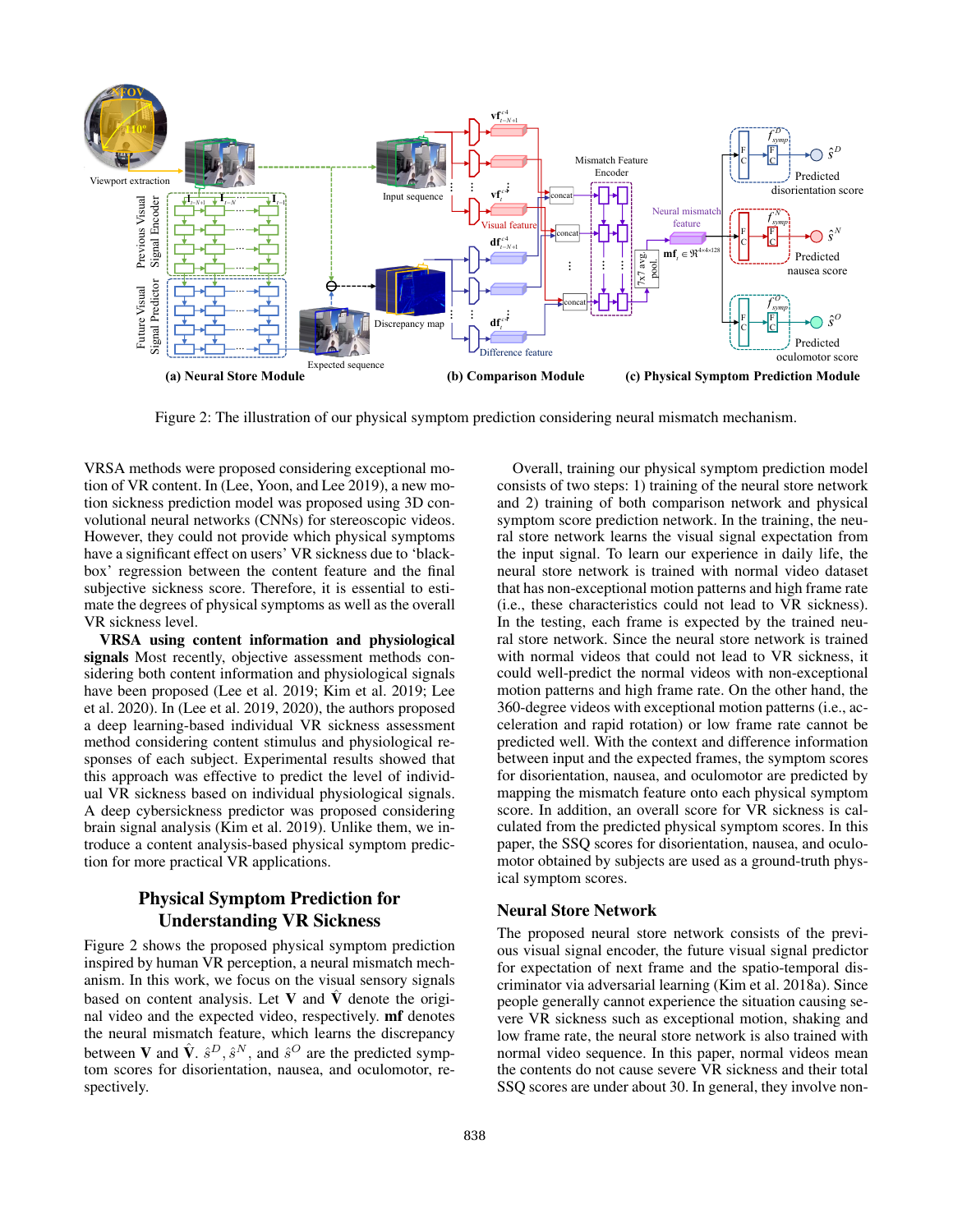exceptional motion (static or slow driving) or high frame rate (over 30 fps). On the other hand, the videos leading to severe VR sickness (e.g., roller coaster and racing) have a total SSQ score of over 30. To teach the neural store network the general experience of people, we use the normal videos without acceleration, rapid rotation, shaking, etc. In training stage, the discriminator takes the original video or the expected video. Then, it determines whether a given video has a distribution of the normal video or not.

In the proposed method, pleasantly looking normal field of view (NFOV) segments from infinite FOV of 360-degree videos are used as input frames (Kim et al. 2018b). The NFOV can be obtained by equirectangular projection with the viewpoint as a center. The size of the NFOV region is set to span 110-degree diagonal FOV (Su, Jayaraman, and Grauman 2016), same as that of the high-end HMD. Let  $I_t$ and  $\hat{\mathbf{I}}_t$  denote t-th input frame and t-th predicted frame, respectively.  $\mathbf{R}_t$  and  $\mathbf{F}_t$  denote a set of original NFOV video frames (i.e.,  $\mathbf{R}_t = [\mathbf{I}_{t-N}, \cdots, \mathbf{I}_t]$ ) and a fake NFOV video sequence (i.e.,  $\mathbf{F}_t = [\hat{\mathbf{I}}_{t-N}, \cdots, \hat{\mathbf{I}}_t]$ ), respectively ( $N =$ 10). The proposed previous visual signal encoder and future visual signal predictor consist of convolutional LSTM (ConvLSTM) and deconvolutional LSTM (DeconvLSTM) (Xingjian et al. 2015), respectively. The encoder and predictor are composed of 4 layers of ConvLSTM and 4 layers of DeconvLSTM, respectively. All layers have  $3 \times 3$  filter with stride  $(2,2)$ . The t-th predicted frame can be defined as

$$
\hat{\mathbf{I}}_t = P_{\theta}(\mathbf{I}_{t-N}, \cdots, \mathbf{I}_{t-1}), \tag{1}
$$

where  $P_{\theta}$  means the neural store network with parameters  $\theta$ .

Through adversarial learning, the predictor predicts the next normal video frame well in order to deceive the discriminator. To that end, we design the loss function of the encoder and predictor using prediction loss and realism loss (Shrivastava et al. 2017). By minimizing the prediction loss between the original frame  $\mathbf{I}_t$  and the expected frame  $\hat{\mathbf{I}}_t$ , the prediction quality can be enhanced. The realism loss helps the predicted frame to be realistic enough to fool the discriminator. Finally, total loss of the proposed neural store network,  $L_P$ , can be defined as a combination of the prediction loss and the realism loss.

$$
L_P(\theta, \phi) = ||P_{\theta}(\mathbf{I}_{t-N}, \cdots, \mathbf{I}_{t-1}) - \mathbf{I}_t)||_2^2
$$
  
-  $\lambda_a \log(D_{\phi}(\mathbf{F}_t)),$  (2)

where  $D_{\phi}$  indicates the discriminator with parameters  $\phi$ .  $\lambda_a$ is a weight parameter to control the balance between the first term for prediction and the second term for realism.  $F_t$  is a fake sequence including the predicted frame.

The discriminator is to determine whether the input is realistic or not by considering its spatio-temporal characteristics. The spatio-temporal discriminator is based on the 3- D CNN, which contains 5 layers and 64-d fully-connected (FC) layer. All 3D kernels are  $3 \times 3 \times 3$  with stride (1,2,2). Our discriminator loss,  $L_D$ , can be written as

$$
L_D(\phi) = \log(1 - D_{\phi}(\mathbf{F}_t)) + \log(D_{\phi}(\mathbf{R}_t)).
$$
 (3)

In Eq. (3), the  $D_{\phi}(\mathbf{F}_t)$  in the first term is the probability that the discriminator determines the fake sequence as original. The second term,  $D_{\phi}(\mathbf{R}_t)$ , is the probability that the discriminator determines the real sequence as original.

For training the neural store network including the discriminator with adversarial learning (Goodfellow et al. 2014), we devise a new adversarial objective function, which can be written as

$$
\min_{P} \max_{D} V(P_{\theta}, D_{\phi}) := L_P(\theta, \phi) + \lambda_D L_D(\phi), \quad (4)
$$

where  $\lambda_D$  is a weight parameter for the discriminator.

By the adversarial learning between  $P_{\theta}$  and  $D_{\phi}$ , the prediction performance of the neural store network for normal video sequence can be enhanced.

#### Comparison Network

Our comparison network is designed to encode the mismatch information. After obtaining the expected videos by the trained neural store network, the difference information between original frame and the predicted frame is encoded as well as visual information of input video sequence. The discrepancy between the original frame (visual sensory input) and the expected frame,  $\mathbf{d}_t$ , can be defined as

$$
\mathbf{d}_t = |\mathbf{I}_t - P_{\theta}(\mathbf{I}_{t-N}, \cdots, \mathbf{I}_{t-1})| = |\mathbf{I}_t - \hat{\mathbf{I}}_t|. \tag{5}
$$

The discrepancy map,  $\mathbf{d}_t$ , indicates the gap between input frame (i.e., visual signal sensed by our eye) and the expected frame by neural store network (i.e., visual signal expected from our experience in neural store). The visual information is also important factors affecting VR sickness. In the proposed method, we take into account both visual information and the difference between the original and the predicted videos in order to correctly predict the levels of physical symptoms. In this study, the feature map of 4-th convolutional layers of VGG-19 (Simonyan and Zisserman 2014) is used as the visual feature  $\mathbf{v}^{\mathbf{c}^4} \in \mathbb{R}^{56 \times 56 \times 128}$  and the difference feature  $df^{c4} \in \mathbb{R}^{56 \times 56 \times 128}$ . mf  $\in \mathbb{R}^{4 \times 4 \times 128}$  denotes the neural mismatch feature. After obtaining  $\mathbf{v} \mathbf{f}^{\text{c}4}$  and  $\mathbf{d} \mathbf{f}^{\text{c}4}$ , they are concatenated as  $[\mathbf{v} \mathbf{f}^{c4}; \mathbf{d} \mathbf{f}^{c4}]$ . Then,  $[\mathbf{v} \mathbf{f}^{c4}; \mathbf{d} \mathbf{f}^{c4}]$  is encoded to produce the mismatch feature mf using 3 layers of ConvLSTM with  $3 \times 3$  filter and stride (2,2).

#### Physical Symptom Score Prediction Network

In the proposed physical symptom score prediction network, the degree of three major symptoms of VR sickness are predicted from the latent neural mismatch feature. Figure 2(c) shows the architecture of the proposed physical symptom score predictor. It consists of three fully connected layers, which are 64-dimensional, 16-dimensional, and 1-dimensional layers. The physical symptom score prediction network plays a role in non-linearly mapping the high-dimensional neural mismatch feature space onto the low-dimensional physical symptom score space. To that end, in training stage, the sickness scores for disorientation, nausea, and oculomotor are predicted from the latent neural mismatch feature **mf** by minimizing the objective function between the predicted symptom scores and the ground-truth subjective scores. In this paper, mean SSQ score values for disorientation, nausea, and oculomotor obtained from subjects are used as the ground-truth physical symptom scores.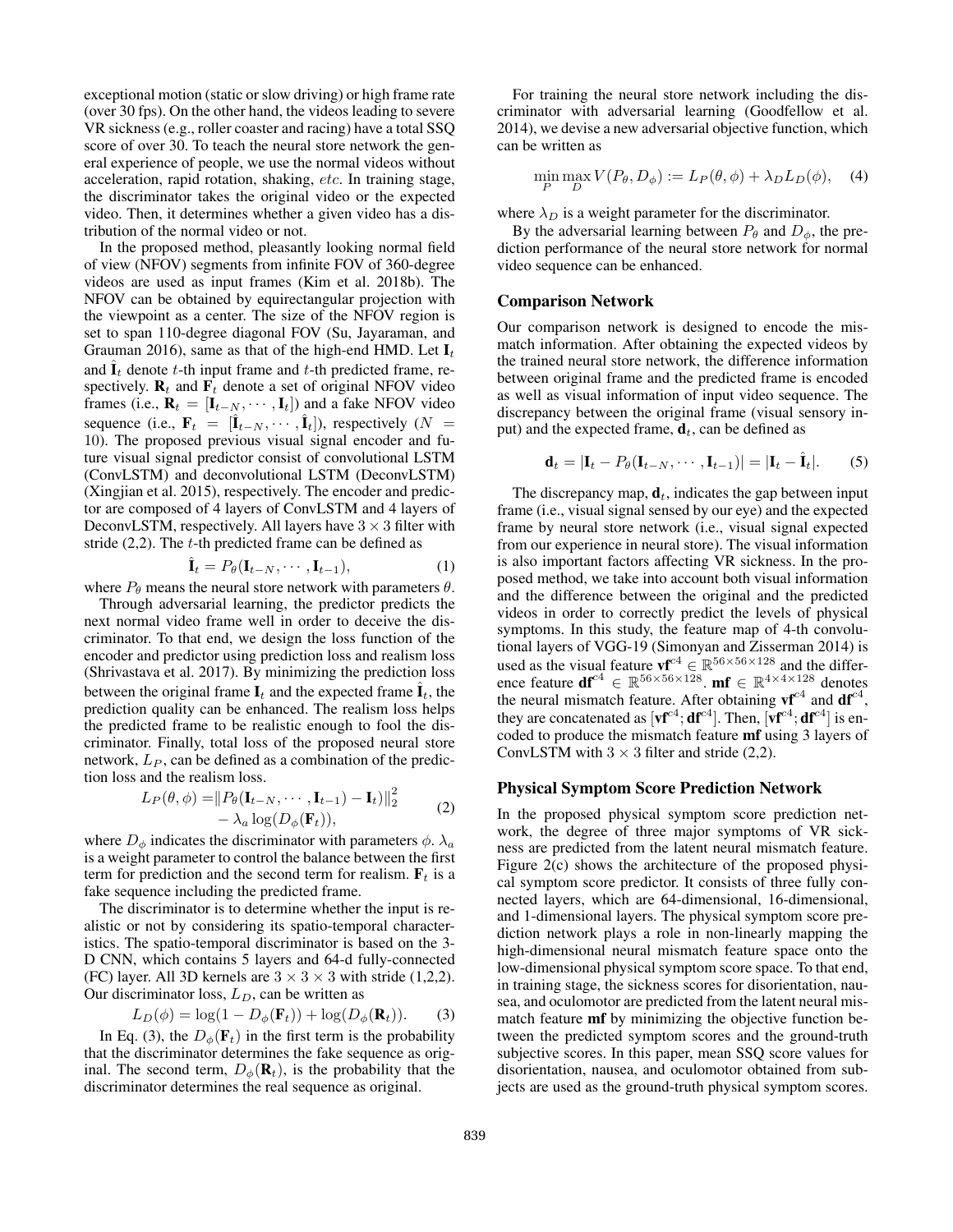The objective function for the physical symptom score prediction,  $L_{symp}$ , can be written as

$$
L_{symp} = \frac{1}{K} \sum_{j=1}^{K} \left\{ \left\| f_{symp}^{D} (\mathbf{m} \mathbf{f}) - s_j^{D} \right\|_{2}^{2} + \right\}
$$
  

$$
\left\| f_{symp}^{N} (\mathbf{m} \mathbf{f}) - s_j^{N} \right\|_{2}^{2} + \left\| f_{symp}^{O} (\mathbf{m} \mathbf{f}) - s_j^{O} \right\|_{2}^{2} \right\},
$$
  
(6)

where  $f_{symp}(\cdot)$  represents the non-linear regression by fully-connected layers for each symptom.  $f_{symp}$ (mf) indicates the predicted each symptom score.  $s_j^D$ ,  $s_j^N$ , and  $s_j^O$  indicate the ground-truth subjective scores of  $j$ -th VR content for disorientation, nausea, and oculomotor, respectively. K is the number of batches.

In testing stage, the expected video frames are obtained by the trained neural store network. Then, through the comparison network and physical symptom score prediction network, the physical symptom scores are obtained from the original and the expected sequences. In the testing, an overall degree of VR sickness (i.e., total VR sickness score,  $\hat{s}^{VR}$ ) is estimated by weighted averaging the predicted physical symptom scores for disorientation, nausea, and oculomotor (Kennedy et al. 1993).

$$
\hat{s}^{VR} = 3.74 \times \left( \frac{1}{13.92} \hat{s}^D + \frac{1}{9.54} \hat{s}^N + \frac{1}{7.58} \hat{s}^O \right). \tag{7}
$$

## Dataset for Physical Symptom Prediction

To verify the effectiveness of our method, we built a new 360-degree video database and conducted extensive subjective assessment experiments to obtain the corresponding subjective symptom scores and physiological signals.

#### 360-Degree Video Dataset

We collected a 4K 360-degree video datasets for performance evaluation of physical symptom score prediction named VRPS DB-FR. A total of twenty 360-degree videos were collected from Vimeo (see TABLE S1 in our supplementary file). They contain various normal driving with slow speed and slowly moving drone. Most of them have high frame rate of 30 fps or 60 fps. Thus, they might not lead to severe VR sickness caused by exceptional motion or low frame rate factors. From the twenty 360-degree videos, a total of 80 videos were generated using the optical flow interpolation of Adobe Premiere with the target 4 different frame rates, which are 10, 15, 30, and 60 fps (80 stimuli  $= 20$  videos  $\times$  4 different frame rates). To match the video length, the frames of each video with 10, 15, and 30 fps were repeated 6, 4, and 2 times, respectively. As a result, the total number of frames for each video is the same (i.e., 3,600 frames during 60 sec.). Due to the viewing safety of the participated subjects, each video was presented for 60 sec.

#### Subjective Assessment Experiment

In subjective assessment experiments, Oculus Rift CV1 was used for displaying 360-degree videos, which was one of the high-end HMDs. Its resolution was  $2160 \times 1200$  pixels (1080  $\times$  1200 pixels per eye). Its display frame rate was maximum 90 fps and it had 110-degree diagonal FOV.



Figure 3: Subjective assessment results of VR sickness for the 360-degree video dataset with different frame rates.

A total of twenty subjects, aged 20 to 30, participated in our subjective experiment under the approval of KAIST Institutional Review Board (IRB). They had normal or corrected-to-normal vision. Before watching each stimulus, they were placed in the center to be started from zero position. In our experiments, their head motion was negligible during watching 360-degree contents because most of them were focusing their gaze in the camera movement direction (Corbillon, De Simone, and Simon 2017). All experimental environments followed the guideline of recommendations of ITU-R BT.500-13 (Series 2012) and BT.2021 (Union 2015).

Each video was randomly displayed for 60 sec. The resting time was given as 90 sec with mid gray image. During the resting time, subjects were asked to estimate the level of perceived VR sickness using 16-item SSQ score sheet (Kennedy et al. 1993; Bruck and Watters 2009). Each subject took about 50 min to complete one session for 20 stimuli. Total four sessions were conducted to complete 80 stimuli for each subject. Each session was performed in a different day. During the experiment, subjects were allowed to immediately stop and take a break if they felt difficult to continue the experiment due to excessive VR sickness.

In addition, we measured GSR and heart rate (HR) of subjects in our experiment. HR and GSR were measured using NeuLog heart rate/pulse sensor (NUL-208) and GSR sensor (NUL-207), respectively. The heart rate/pulse sensor consisted of an infrared LED transmitter and a matched infrared photo transistor receiver. The GSR sensor consisted of two probes and finger connectors. Sampling rate was 100 fps.

## Subjective Assessment Results

Figure 3 shows the distribution of VR sickness scores for VRPS DB-FR. The x-axis and y-axis indicate the frame rate and total SSQ score (i.e., VR sickness score), respectively. The black dot indicates the mean SSQ scores for stimuli at each frame rate. The SSQ scores of the 360-degree videos with high frame rates (30 fps and 60 fps) were low. Note that the total SSQ score ranging of 30 to 40 indicates noticeable VR sickness (Kim et al. 2005). On the other hand, the total SSQ scores of the VR contents with low frame rates (10 fps and 15 fps) were higher than those of high frame rate contents. The result is consistent with previous studies (Stauffert, Niebling, and Latoschik 2016; Zielinski et al. 2015).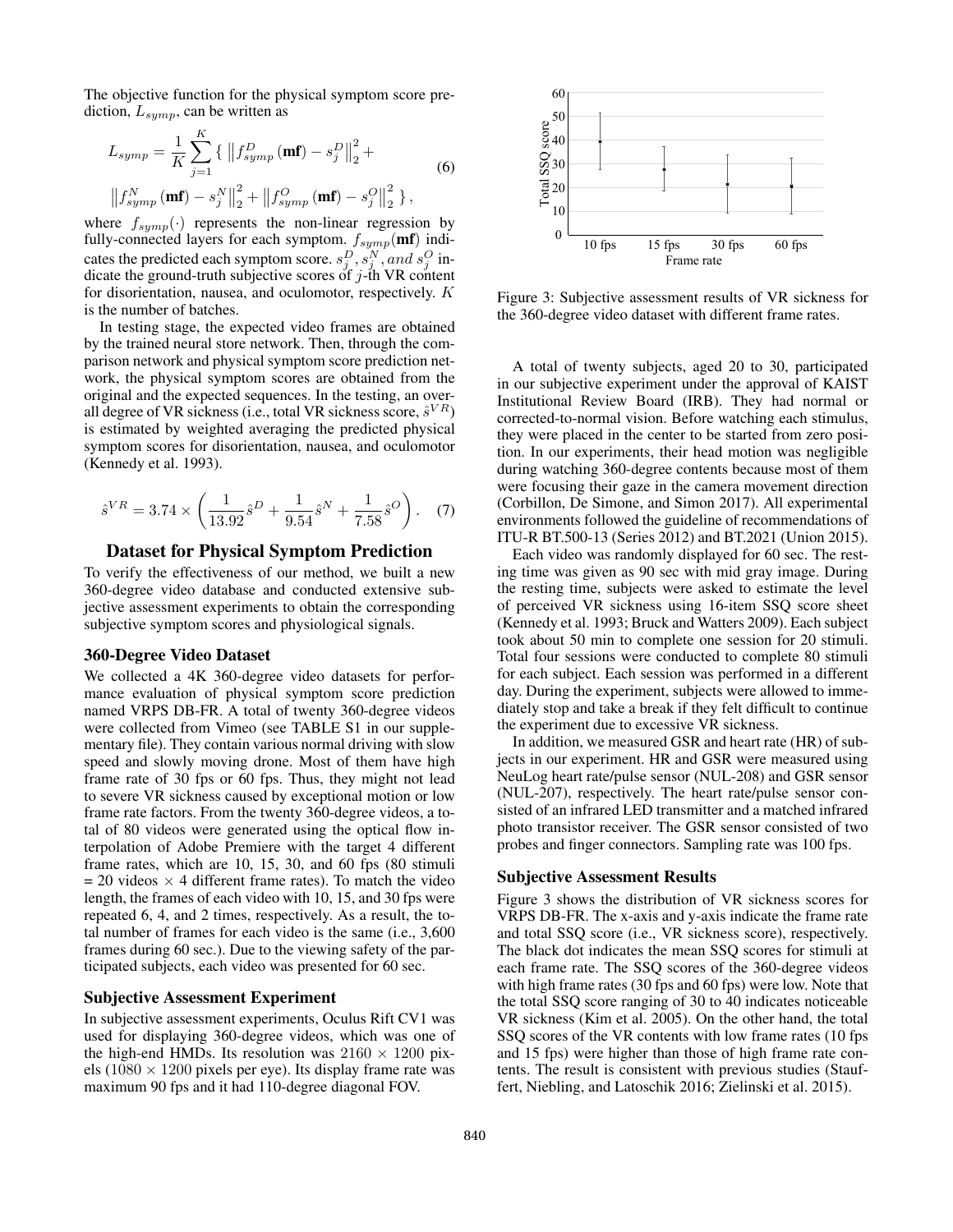| DB           | Method                            | Disorientation |              | Nausea      |             |              | Oculomotor  |             |              |             |
|--------------|-----------------------------------|----------------|--------------|-------------|-------------|--------------|-------------|-------------|--------------|-------------|
|              |                                   | <b>PLCC</b>    | <b>SROCC</b> | <b>RMSE</b> | <b>PLCC</b> | <b>SROCC</b> | <b>RMSE</b> | <b>PLCC</b> | <b>SROCC</b> | <b>RMSE</b> |
| KAIST IVY DB | (Kim et al. 2017)                 | 0.497          | 0.521        | 12.132      | 0.387       | 0.401        | 15.311      | 0.432       | 0.448        | 13.912      |
|              | OF+PSP                            | 0.661          | 0.621        | 11.337      | 0.556       | 0.531        | 13.726      | 0.538       | 0.522        | 13.745      |
|              | $NS+PSP$ (ours)                   | 0.701          | 0.658        | 10.271      | 0.667       | 0.631        | 12.866      | 0.678       | 0.656        | 11.174      |
|              | $NS+C+PSP(ours)$                  | 0.923          | 0.921        | 9.281       | 0.875       | 0.872        | 9.792       | 0.871       | 0.853        | 9.881       |
| VRPS DB-FR   | (Kim et al. 2017)                 | 0.352          | 0.354        | 15.226      | 0.334       | 0.330        | 13.492      | 0.343       | 0.320        | 13.489      |
|              | OF+PSP                            | 0.588          | 0.565        | 12.757      | 0.520       | 0.511        | 13.152      | 0.503       | 0.491        | 13.128      |
|              | $\overline{\text{NS+PSP}}$ (ours) | 0.654          | 0.621        | 10.021      | 0.633       | 0.605        | 11.087      | 0.631       | 0.609        | 10.985      |
|              | $NS+C+PSP$ (ours)                 | 0.842          | 0.829        | 6.821       | 0.831       | 0.809        | 7.111       | 0.821       | 0.801        | 7.405       |

Table 1: Physical Symptom Level Prediction Performance on Two VRSA Databases

## Experiments and Results

## Experimental Setting and Network Training

To verify the performance of the proposed physical symptom prediction model, experiments were conducted with two benchmark datasets, which are KAIST IVY 360-degree video dataset with different motion patterns (Kim et al. 2018a,b) and our dataset with different frame rates.

For training the neural store network, we used various video datasets such as KITTI benchmark datasets (Geiger et al. 2013) and other 360-degree video contents collected from Vimeo (see TABLE VII in (Kim et al. 2018b)). In the experiment, they were used for pre-training of our neural store network.

For performance evaluation of the proposed physical symptom prediction on KAIST IVY 360-degree video dataset with different motion patterns (Kim et al. 2018a), the proposed comparison and physical symptom score prediction networks were end-to-end trained by another twenty one 360-degree videos captured by photo experts (see TA-BLE VIII in (Kim et al. 2018b)). About 2,700 frames of each clip were used for training. For testing, nine 360-degree videos were used. (see TABLE III in (Kim et al. 2018b) for more details). For performance evaluation on our VRPS DB-FR, 5-cross validation was conducted. 64 video clips were used for training the comparison network and the physical symptom score prediction network, 16 video clips and the corresponding subjective scores were used for testing. 3,600 frames of each clip were used for training and testing.

The neural store network was pre-trained by 60 epochs with ADAM optimizer (Kingma and Ba 2014). We used a batch size of 3. For ADAM optimizer, the learning rate was initialized at 0.00005.  $β1$  and  $β2$  were set to 0.9 and 0.999, respectively. Weight decay was set to  $10e - 8$  per each iteration. The comparison and symptom score prediction networks were trained with the same settings.

#### Prediction Performances

For performance evaluation of the proposed symptom prediction for better understanding of VR sickness, we used two benchmark datasets consisting of the 360-degree videos, the corresponding SSQ scores and physiological signals (HR and GSR) of VR sickness. One is a publicly available dataset, which is KAIST IVY 360-degree video database with different motion patterns for VRSA (Kim et al. 2018a).

The other is our VRPS DB-FR with different frame rates. To evaluate the performance, we employed commonly used three measures which are Pearson linear correlation coefficient (PLCC), Spearman rank order correlation coefficient (SROCC), and root mean square error (RMSE).

TABLE 1 shows the performance of our physical symptom score prediction on two different datasets. For performance comparison, we compared our symptom prediction with existing deep autoencoder-based VRSA method (Kim et al. 2017). 'OF+PSP' indicates that the optical flow map (Dosovitskiy et al. 2015) is fed to our physical symptom score prediction network to verify the effectiveness of the proposed neural store network. 'NS+PSP' indicates the neural store network + physical symptom score prediction network. For 'NS+PSP', the discrepancy map is directly mapped onto the physical symptoms by physical symptom prediction network. 'NS+C+PSP' indicates the neural store + comparison + symptom score prediction networks. In TA-BLE 1, our model could provide a reliable physical symptom prediction results. The optical flow map seemed to be effective for predicting disorientation scores. However, compared to the discrepancy map in this study, it was not good at predicting physical symptom because VR contents with complex motion patterns or rapid acceleration can lead to inaccurate motion estimation. Then, the inaccurate optical flow information can interfere with physical symptom score prediction. In particular, our model, 'NS+C+PSP', outperformed for physical symptom score estimation.

Figure 4 shows the predicted physical symptom scores by our method for various datasets. In Figure 4(a), 360-degree videos (Video 7, 11, 18) include acceleration and rapid rotation in various directions and low frame rate. In case of that, the subjects scored high on disorientation symptoms. It means that they mainly felt dizziness, vertigo, and fullness of head categorized into the disorientation symptoms. In particular, the proposed method could well-predict each physical symptom score. As a result, the total SSQ score for an overall degree of VR sickness is well estimated in TABLE 3. In Figure 4(b), the 360-degree videos (Video 12, 17, 20) are not fast but contains a lot of shaking. In Figure 4(b), the physical symptom scores indicate that the subjects felt severe nausea symptom, compared to disorientation and oculomotor when they watched the contents with extreme shaking. The proposed method could reliably provide the degree of each physical symptom of VR sickness for a given VR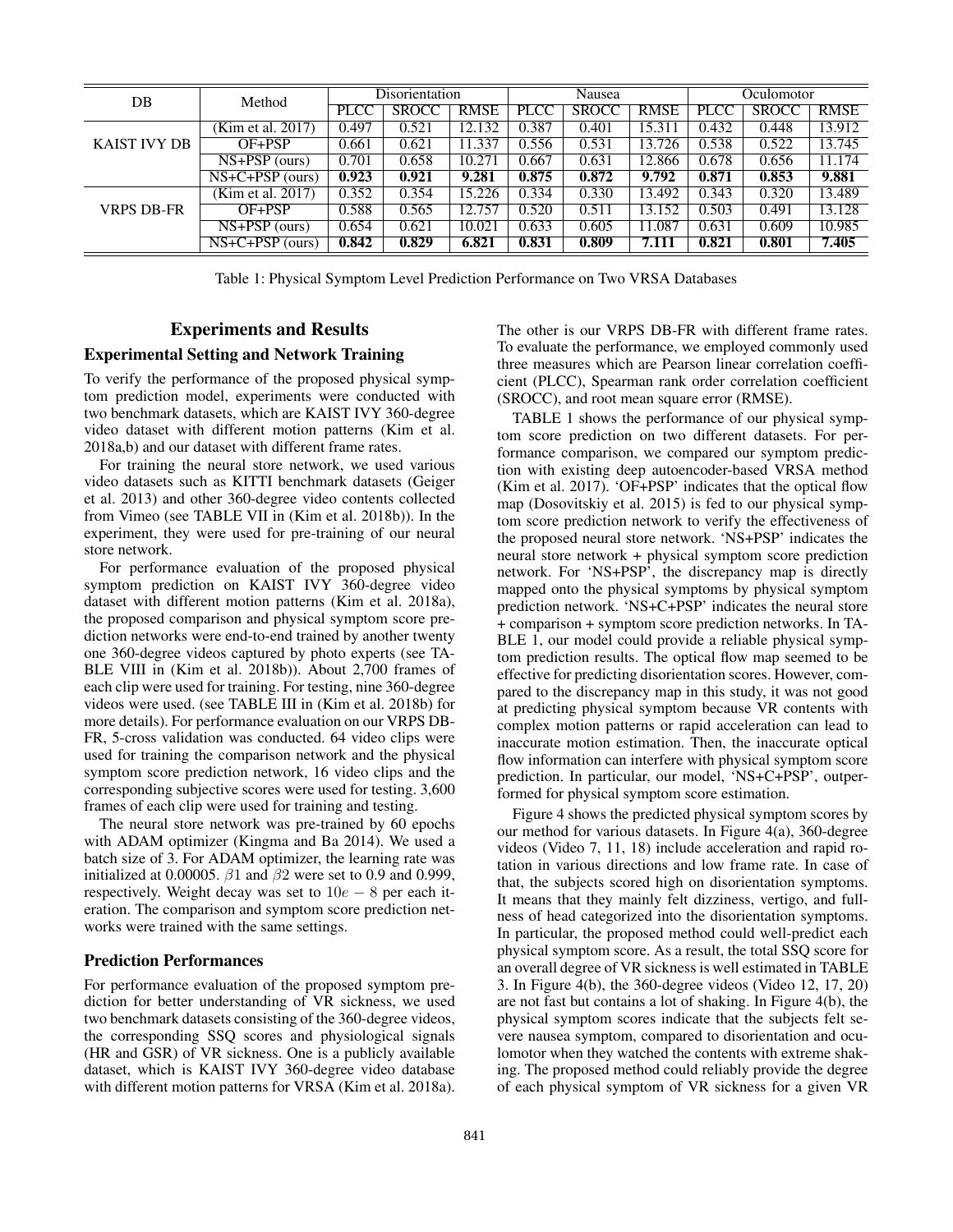

Figure 4: Predicted physical symptom scores for VR contents with different characteristics. (a) Examples of VR contents causing severe disorientation and (b) Examples of VR contents causing severe nausea. The green bar and red bar represent the symptom scores for oculomotor and nausea, respectively. The blue bar represents the disorientation score. The gray bar means a total VR sickness score.

content. It can be useful as a VR viewing safety guideline tool because the proposed model can provide useful information about what physical symptoms will cause.

In addition, we evaluated the performance of overall VRSA. In this experiment, we commonly compared with two physiological signal-based methods (Meehan et al. 2002; Stauffert, Niebling, and Latoschik 2016) using the collected HR and GSR. The standard deviation of the HR in time domain was used as objective metric for heart rate variability (HRV)-based method. For the GSR-based method, the mean of GSR value in time domain was used as an objective metric. In addition, we performed VR sickness assessment by measuring the optical flow of 360-degree videos (Dosovitskiy et al. 2015). The average magnitude and direction of optical flow were used as a VR sickness feature. On VRPS DB-FR, the frame rate value was used as an objective metric as well. These performance metrics were calculated by the non-linear regression using logistic function (Sheikh, Sabir, and Bovik 2006). In addition, the VR sickness score was assessed using deep learning-based method with 3D CNN, which has the same architecture of our discriminator. TABLE 2 shows the prediction performance for our method and other methods on the public VRSA dataset (Kim et al. 2018a). On (Kim et al. 2018a), the GSR-based method (Meehan et al. 2002) and the optical flow-based model achieved a good correlation. Our model except for comparison network ('NS+PSP') provided about 70% correlation as well. In particular, our model ('NS+C+PSP') had the highest correlation with subjective sickness score (PLCC

| <b>Objective metrics</b>    | <b>PLCC</b> | <b>SROCC</b> | <b>RMSE</b> |
|-----------------------------|-------------|--------------|-------------|
| HRV-based method            | 0.515       | 0.400        | 21.172      |
| GSR-based method            | 0.691       | 0.695        | 20.405      |
| Optical flow-based method   | 0.717       | 0.710        | 15.316      |
| 3D CNN-based method         | 0.612       | 0.568        | 20.901      |
| VRSA Net (Kim et al. 2018b) | 0.885       | 0.882        | 10.251      |
| $NS+PSP$ (ours)             | 0.695       | 0.661        | 11.928      |
| $NS+C+PSP$ (ours)           | 0.891       | 0.882        | 9.651       |

Table 2: Prediction Performance on KAIST IVY 360- Degree Video DB (Kim et al. 2018a)

| <b>Objective metrics</b>    | <b>PLCC</b> | <b>SROCC</b> | <b>RMSE</b> |
|-----------------------------|-------------|--------------|-------------|
| HRV-based method            | 0.505       | 0.514        | 10.078      |
| GSR-based method            | 0.395       | 0.351        | 12.721      |
| Frame rate-based method     | 0.454       | 0.538        | 11.901      |
| 3D CNN-based method         | 0.595       | 0.548        | 10.136      |
| VRSA Net (Kim et al. 2018b) | 0.624       | 0.601        | 9.351       |
| $NS+PSP$ (ours)             | 0.651       | 0.609        | 10.742      |
| $NS+C+PSP$ (ours)           | 0.831       | 0.812        | 7.112       |

Table 3: Prediction Performance on 360-Degree Video Database with Different Frame Rates (our VRPS DB-FR)

was 0.891 and SROCC was 0.882). The RMSE value of our 'NS+C+PSP' was significantly lower than those of the existing methods.

TABLE 3 shows the prediction performance evaluation on VRPS DB-FR. Our model ('NS+C+PSP') was highly correlated with subjective scores on the dataset with different characteristics (PLCC: 0.831, SROCC: 0.812, and RMSE: 7.112), compare to the objective VRSA methods using physiological measurement, frame rate value, conventional 3D CNN, and the state-of-the-art VRSA (Kim et al. 2018b). Even one of the recent works, VRSA Net (Kim et al. 2018b), could not work well on our VRPS DB-FR datasets because the characteristics of our dataset are different from those of KAIST IVY 360-degree video DB. These results indicate that the proposed physical symptom prediction model can be utilized to evaluate the level of VR sickness for VR content with various characteristics. In addition, the ablation study of our model in TABLE 1, 2 and 3 showed that the encoded neural mismatch feature is effective to estimate physical symptoms and overall VR sickness.

#### Conclusion

In this paper, we proposed a novel objective physical symptom prediction to make better understanding of VR sickness. We addressed a limitation of existing works that did not consider the physical symptoms. Furthermore, we built eighty 360-degree videos with four different frame rates and conducted extensive subjective experiments to obtain physiological signals (HR and GSR) and subjective questionnaire (SSQ scores) for physical symptom scores. In extensive experiments, we demonstrated that our model could provide not only overall VR sickness score but also the levels of physical symptoms of VR sickness. This can be utilized as practical applications for viewing safety of VR contents.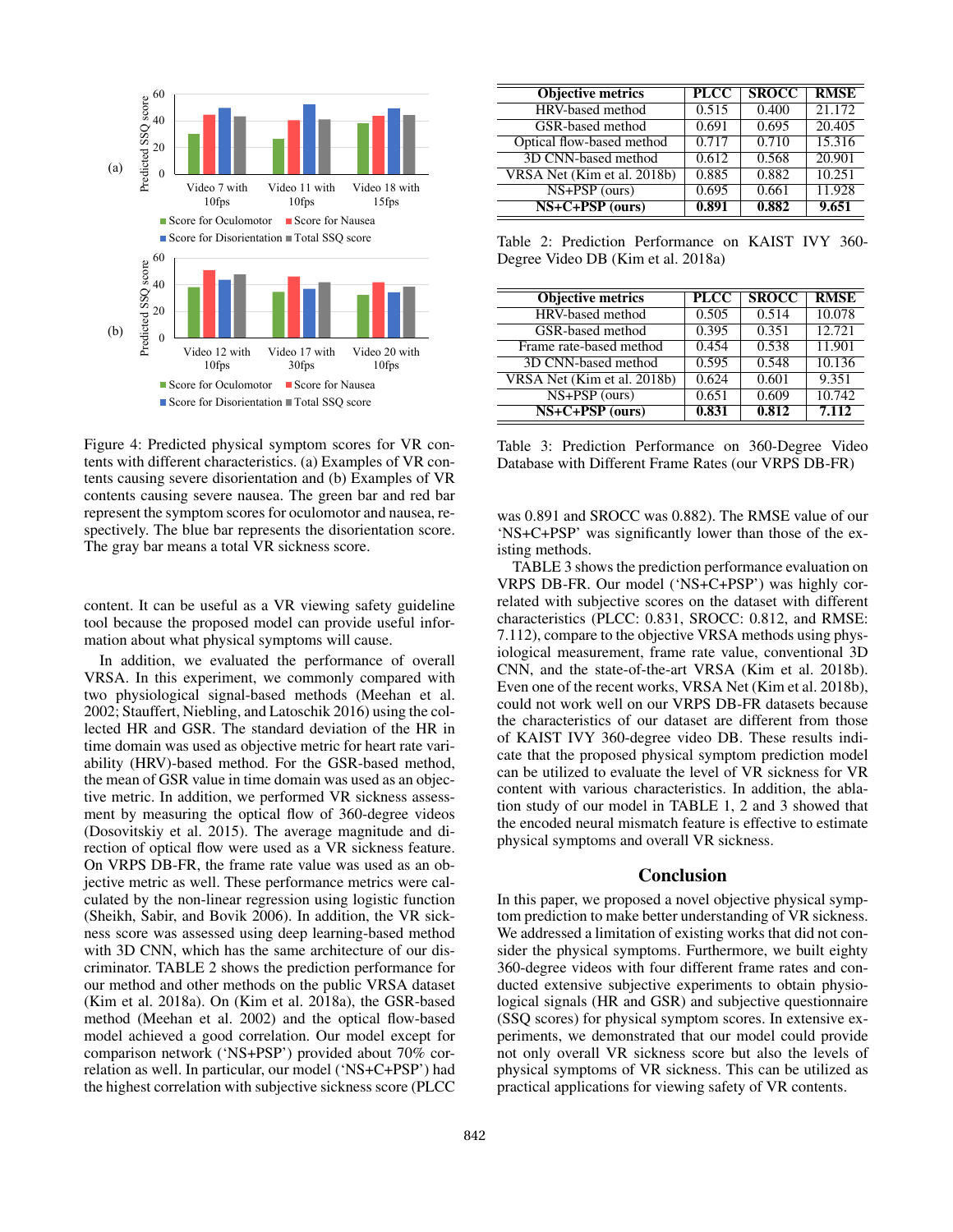## Acknowledgements

This work was partly supported by IITP grant (No. 2017- 0-00780), IITP grant (No. 2017-0-01779), and BK 21 Plus project. H.T. Lim is now in NCSOFT, Korea.

## References

Bruck, S.; and Watters, P. A. 2009. Estimating cybersickness of simulated motion using the simulator sickness questionnaire (SSQ): A controlled study. In *Computer Graphics, Imaging and Visualization, 2009. CGIV'09. Sixth International Conference on*, 486–488. IEEE.

Carnegie, K.; and Rhee, T. 2015. Reducing visual discomfort with HMDs using dynamic depth of field. *IEEE computer graphics and applications* 35(5): 34–41.

Chessa, M.; Maiello, G.; Borsari, A.; and Bex, P. J. 2016. The perceptual quality of the oculus rift for immersive virtual reality. *Human–Computer Interaction* 1–32.

Corbillon, X.; De Simone, F.; and Simon, G. 2017. 360 degree video head movement dataset. In *Proceedings of the 8th ACM on Multimedia Systems Conference*, 199–204. ACM.

Dennison, M. S.; Wisti, A. Z.; and D'Zmura, M. 2016. Use of physiological signals to predict cybersickness. *Displays* 44: 42–52.

Dosovitskiy, A.; Fischer, P.; Ilg, E.; Hausser, P.; Hazirbas, C.; Golkov, V.; Van Der Smagt, P.; Cremers, D.; and Brox, T. 2015. Flownet: Learning optical flow with convolutional networks. In *Proceedings of the IEEE international conference on computer vision*, 2758–2766.

Egan, D.; Brennan, S.; Barrett, J.; Qiao, Y.; Timmerer, C.; and Murray, N. 2016. An evaluation of Heart Rate and ElectroDermal Activity as an objective QoE evaluation method for immersive virtual reality environments. In *Quality of Multimedia Experience (QoMEX), 2016 Eighth International Conference on*, 1–6. IEEE.

Geiger, A.; Lenz, P.; Stiller, C.; and Urtasun, R. 2013. Vision meets robotics: The KITTI dataset. *The International Journal of Robotics Research* 32(11): 1231–1237.

Goodfellow, I.; Pouget-Abadie, J.; Mirza, M.; Xu, B.; Warde-Farley, D.; Ozair, S.; Courville, A.; and Bengio, Y. 2014. Generative adversarial nets. In *Advances in neural information processing systems*, 2672–2680.

Groen, E. L.; and Bos, J. E. 2008. Simulator sickness depends on frequency of the simulator motion mismatch: An observation. *Presence: Teleoperators and Virtual Environments* 17(6): 584–593.

Kennedy, R. S.; Lane, N. E.; Berbaum, K. S.; and Lilienthal, M. G. 1993. Simulator sickness questionnaire: An enhanced method for quantifying simulator sickness. *The international journal of aviation psychology* 3(3): 203–220.

Kim, H. G.; Baddar, W. J.; Lim, H.-t.; Jeong, H.; and Ro, Y. M. 2017. Measurement of exceptional motion in VR video contents for VR sickness assessment using deep convolutional autoencoder. In *Proceedings of the 23rd ACM* *Symposium on Virtual Reality Software and Technology*, 36. ACM.

Kim, H. G.; Lim, H.-t.; Lee, S.; and Ro, Y. M. 2018a. KAIST IVY 360-Degree Video Database for VRSA. URL http:// ivylabdb.kaist.ac.kr.

Kim, H. G.; Lim, H.-T.; Lee, S.; and Ro, Y. M. 2018b. VRSA Net: vr sickness assessment considering exceptional motion for 360 vr video. *IEEE Transactions on Image Processing* 28(4): 1646–1660.

Kim, J.; Kim, W.; Ahn, S.; Kim, J.; and Lee, S. 2018c. Virtual Reality Sickness Predictor: Analysis of visual-vestibular conflict and VR contents. In *2018 Tenth International Conference on Quality of Multimedia Experience (QoMEX)*, 1– 6. IEEE.

Kim, J.; Kim, W.; Oh, H.; Lee, S.; and Lee, S. 2019. A deep cybersickness predictor based on brain signal analysis for virtual reality contents. In *Proceedings of the IEEE International Conference on Computer Vision*, 10580–10589.

Kim, Y. Y.; Kim, H. J.; Kim, E. N.; Ko, H. D.; and Kim, H. T. 2005. Characteristic changes in the physiological components of cybersickness. *Psychophysiology* 42(5): 616–625.

Kingma, D. P.; and Ba, J. 2014. Adam: A method for stochastic optimization. *arXiv preprint arXiv:1412.6980* .

LaViola Jr, J. J. 2000. A discussion of cybersickness in virtual environments. *ACM SIGCHI Bulletin* 32(1): 47–56.

Lee, S.; Kim, J. U.; Kim, H. G.; Kim, S.; and Ro, Y. M. 2020. SACA Net: Cybersickness Assessment of Individual Viewers for VR Content via Graph-based Symptom Relation Embedding. In *European Conference on Computer Vision (ECCV) 2020*. European Conference on Computer Vision Committee.

Lee, S.; Kim, S.; Kim, H. G.; Kim, M. S.; Yun, S.; Jeong, B.; and Ro, Y. M. 2019. Physiological Fusion Net: Quantifying Individual VR Sickness with Content Stimulus and Physiological Response. In *2019 IEEE International Conference on Image Processing (ICIP)*, 440–444. IEEE.

Lee, T. M.; Yoon, J.-C.; and Lee, I.-K. 2019. Motion Sickness Prediction in Stereoscopic Videos using 3D Convolutional Neural Networks. *IEEE transactions on visualization and computer graphics* 25(5): 1919–1927.

Meehan, M.; Insko, B.; Whitton, M.; and Brooks Jr, F. P. 2002. Physiological measures of presence in stressful virtual environments. *Acm transactions on graphics (tog)* 21(3): 645–652.

Padmanaban, N.; Ruban, T.; Sitzmann, V.; Norcia, A. M.; and Wetzstein, G. 2018. Towards a Machine-Learning Approach for Sickness Prediction in 360◦ Stereoscopic Videos. *IEEE Transactions on Visualization & Computer Graphics* (1): 1–1.

Palmisano, S.; Mursic, R.; and Kim, J. 2017. Vection and cybersickness generated by head-and-display motion in the Oculus Rift. *Displays* 46: 1–8.

Reason, J. T. 1978. Motion sickness adaptation: a neural mismatch model. *Journal of the Royal Society of Medicine* 71(11): 819–829.